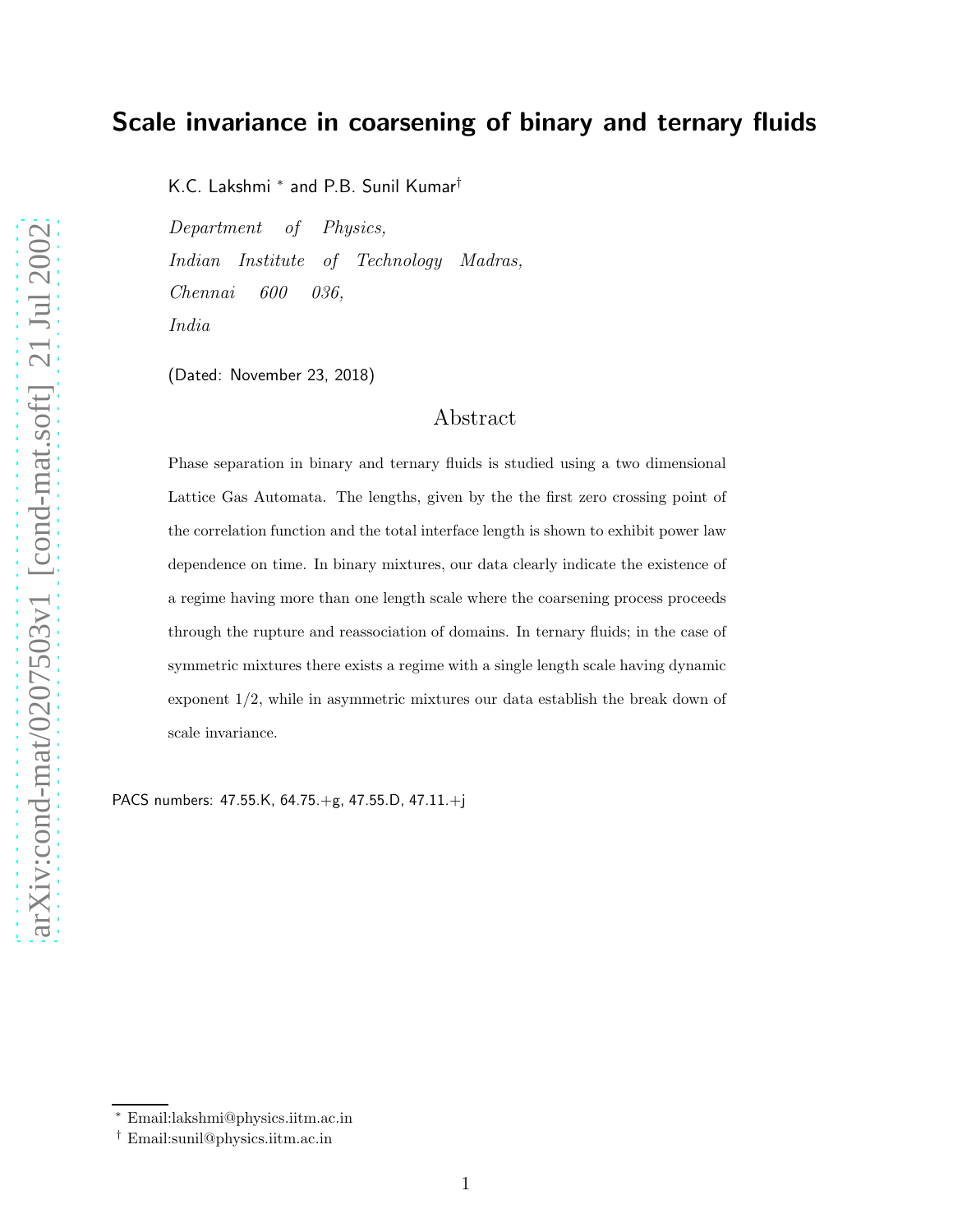# I. INTRODUCTION

A mixture of fluids phase separate into domains when quenched below its critical temperature. Since many systems of scientific and technological interest are multi component mixtures, the phase behavior of fluid mixtures are of current interest. The equilibrium state of incompatible fluids is one in which the pure phases are separated by a single connected interface. However, in the thermodynamic limit, starting from a mixed phase this equilibrium is never reached. In view of this, the kinetics of the phase separation process gains importance.

In the case of phase separating binary fluids, experiments (1; 2; 3; 4) and numerical simulations (5; 6; 7) have clearly established the importance of hydrodynamics in the determination of late time domain growth laws. In spite of all efforts, a complete theoretical understanding of this highly nonlinear phenomena remains unsolved (8). This is mainly due to the fact that studying kinetics of liquid phase separation involves the solution of mutually coupled equations; the Navier-Stokes equation for the flow and the equation of continuity for the order parameter.

Early experimental and theoretical studies of these binary fluid systems, assume that there exists, at late times, a dynamical scaling regime exhibiting similar behavior under an appropriate rescaling of time and length scales. Dynamical scaling is characterized by the single time-dependent length scale  $R(t)$ . The domain growth follows a simple and generic algebraic form,  $R(t) \propto t^{\alpha}$ , where  $\alpha$  represents the exponent characteristic of the universality class to which the system belongs. Scaling and dimensional analysis by Siggia (9) , Furukawa (10), San Miguel (11) and more recently by Bray (8) addresses this question of the growth exponent taking this length scale  $R(t)$  to be the average size of the ordering domains. In two dimensions, in the case of minority B phase separating from a A rich mixture , the domains coarsen via evaporation-condensation process leading to the exponent  $\alpha = 1/3$ . The late time growth is governed by droplet coalescence leading to the exponent  $\alpha = 1/2$ . In the case of symmetric binary mixtures, thermal fluctuations can drive the initial  $\alpha = 1/3$  regime to a  $\alpha = 1/2$  regime (11). Most of the studies, however show a cross over from the  $\alpha = 1/3$  to an inertial  $\alpha = 2/3$  regime predicted by Furukawa (10).

More recently many researchers have pointed out the absence of scaling in two dimensional phase separating fluids. It is shown that competition between diffusive and hydrodynamic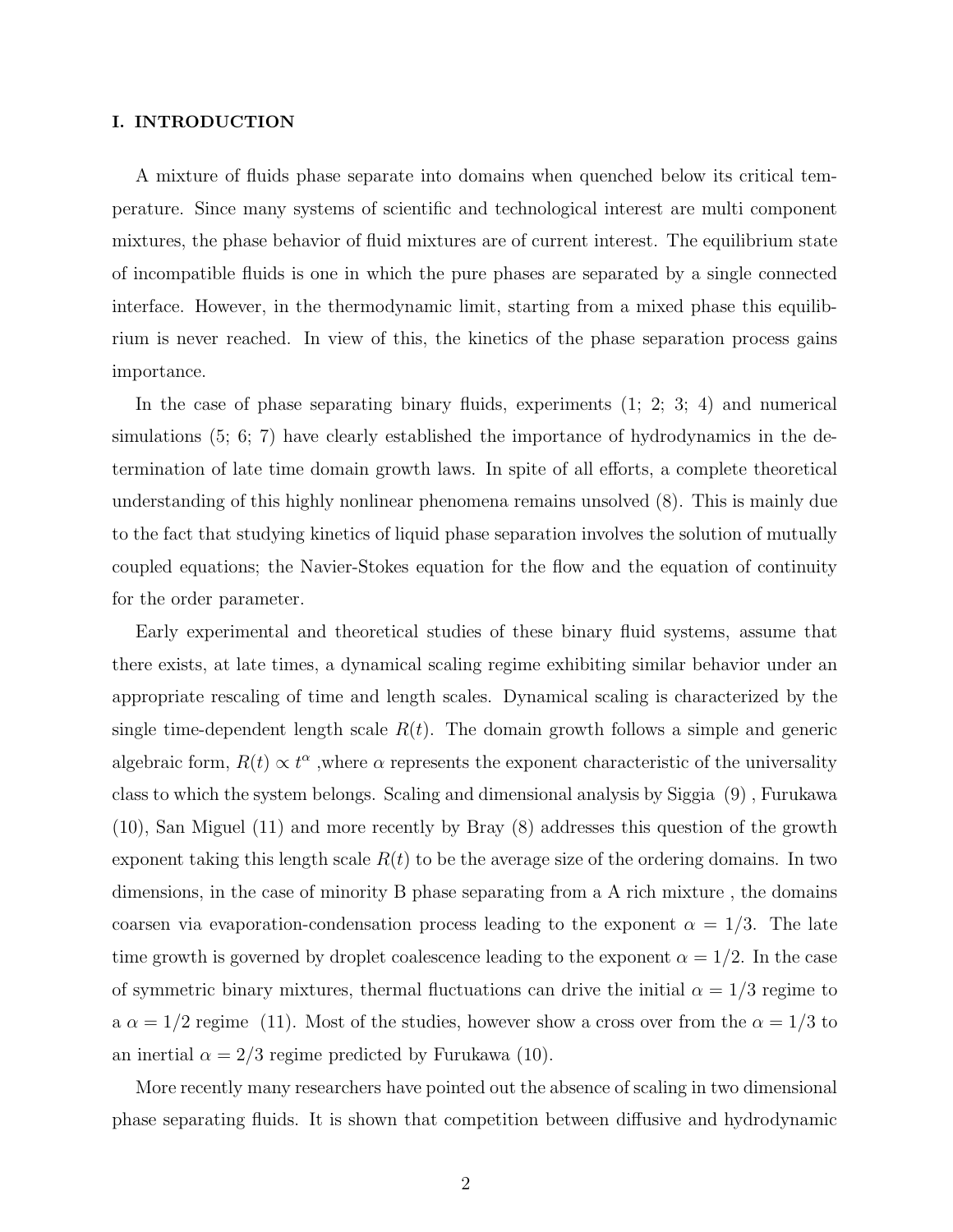growth leads to breakdown of scale-invariance in symmetric binary fluids (15). In the viscous hydrodynamic regime, scaling is observed only in the case of coarsening through coalescence. Even after starting from a droplet state one can enter a bicontinuous state by coalescence induced coalescence mechanism (16) leading to a breakdown of scaling. Alternatively starting from a droplet state scaling is maintained, in symmetric binary mixtures, if the droplet morphology is self sustaining (18). In the inertial hydrodynamics regime ,full scaling is recovered (17; 18). Excellent scaling is observed also in the cross over regime from the viscous hydrodynamic to the inertial hydrodynamic regime (19).

Variety of techniques have been used to simulate growth kinetics in the binary immiscible fluids. Direct simulations of model H have been used to study the domain growth and scaling using variously defined length scales (8; 17). Lattice Boltzmann simulations have been particularly useful in exploring the late time hydrodynamic regime (12; 13; 14). One problem with this technique is that it does not include thermal fluctuations. On the other hand thermal fluctuations are inherent in Lattice Gas models. Rothman and Keller proposed a Lattice Gas Model (RK model) for the binary immiscible fluids (20). This model has been used for simulating 2-D binary fluid phase separation at different overall fluid densities (21; 22).

Though most of the techniques mentioned in the previous paragraph have been extended to study a mixture of two fluids and a surfactant (22; 23; 24), our understanding of phase separation wherein all three are fluid components is rather limited. Molecular Dynamics simulations by Laradji *et.al*  $(25)$  seem to indicate that hydrodynamic flow is not likely to control the separation process in ternary fluid system. This study indicates that the ternary system at late times reaches a dynamical scaling regime during which the domains show a growth law  $R(t) \propto t^{1/3}$ , in agreement with the classical theory of Lifshitz and Slyozov. Gunstensen and Rothman extended the Lattice Gas Model (GR Model) to study ternary immiscible fluids (LGTF) (27) but do not make any comments about the dynamical exponents. In this model the total energy function is the sum of the work done by the "color flux"  $\vec{f}_i$  of each component against its "color field"  $\vec{Q}_i$  and is given by  $W = \sum \sigma_i \vec{f}_i \cdot \vec{Q}_i$ . More recently, a level set method was proposed for the study of phase separation in fluid mixtures (26). In this method one assumes convective terms to dominate the coarsening; local volume fraction function  $\phi_i(x, t)$  of the components is then coupled to the local velocity field v through the kinetic equation,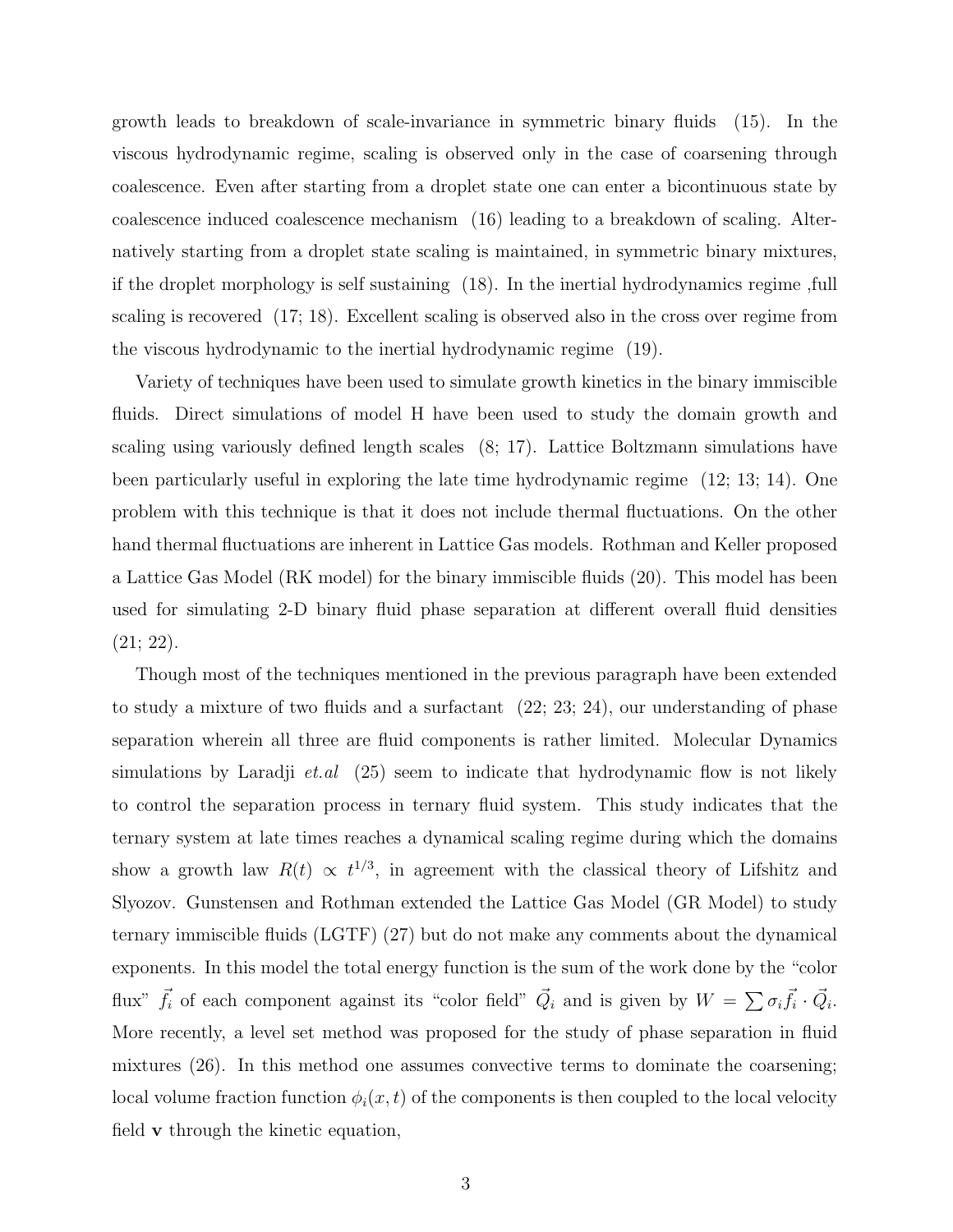$$
\frac{\partial \phi}{\partial t} = -\mathbf{v}.\nabla \phi.
$$
 (1)

The fluid velocity **v** satisfies Navier-Stokes equation

.

$$
\frac{\partial \mathbf{v}}{\partial t} + (\mathbf{v}.\nabla)\mathbf{v} = \nu \nabla^2 \mathbf{v} - \frac{\nabla P}{\rho} - \frac{F}{\rho},\tag{2}
$$

Here P is the pressure  $\nu$  is the kinematic viscosity and  $\rho$  is the density. The interfacial energy between the domains enters the equations only through the external force  $F$ ;

$$
\mathbf{F} = \sum_{\mathbf{i} = \mathbf{A}, \mathbf{B}, \mathbf{C}} \sigma_{\mathbf{i}}' \delta(\phi_{\mathbf{i}}) \kappa(\phi_{\mathbf{i}}) \hat{\mathbf{n}},\tag{3}
$$

where  $\kappa(\phi_i)$  is the curvature of the  $\phi_i$  domain interface,  $\sigma$  is the surface tension defined such that for the AB interface the surface tension is  $\sigma_A^i + \sigma_B^i$ .

The zero contour of the function  $\phi_i$  specifies the interface of the domains. Immiscible three component mixtures with majority components A and B having the same volume fraction and a minority C phase was studied using this method (26). They find a power law dependence of interface length with dynamic exponents in the range of  $0.5 \sim 0.6$ .

In this paper we discuss Lattice gas simulations of the binary and ternary mixtures phase separating in two dimensions. We calculate cluster size distribution,total interface length and the density density correlation functions for each of the components. We see that, in some cases, the interface length and the first zero of the correlation function; though shows power law dependence on time, do not have the same dynamic exponents, thus violating scaling.

In binary mixtures large difference in the parameters  $\sigma_i$  of the two components can lead to break down of scaling with the domains coarsening through rupture and coalescence. In the symmetric ternary mixtures with equal  $\sigma_i$  and equal volume fractions, we see the average size of the ordering domains,  $R(t) \propto t^{1/3}$  in agreement with the results reported earlier. At late times, we observe a crossover to a  $t^{1/2}$  regime which is not reported in previous simulations. As we reduce the volume fraction of one of the components this exponent changes to  $2/3$ ,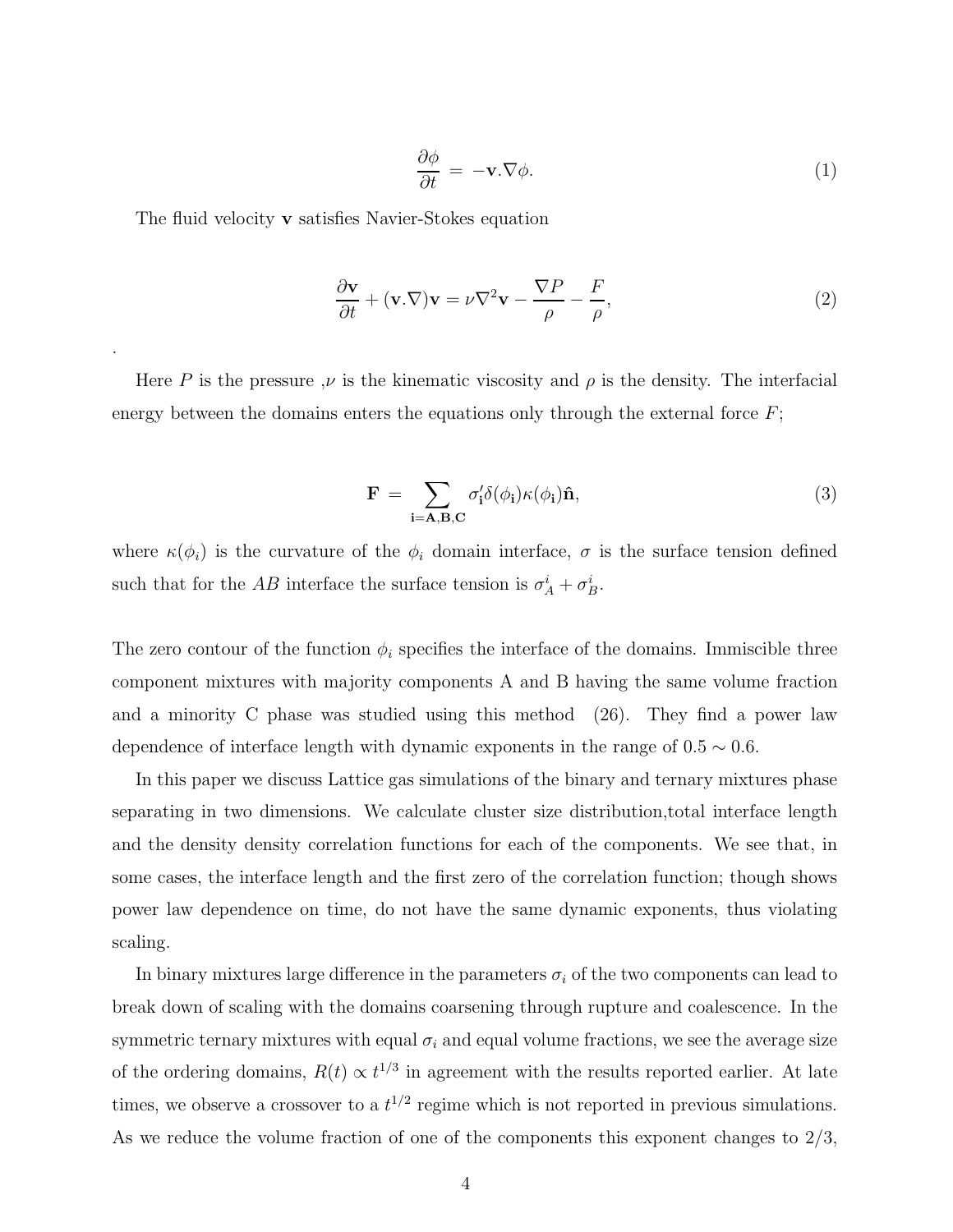consistent with the inertial regime in two component mixtures. In the asymmetric case; wherein one of the component is miscible in the other two, we observe a  $R(t) \propto t^{1/2}$  and a cross over to  $t^{2/3}$  as the volume fraction of the solute is reduced to zero.

By choosing a substrate which has minimum interaction with the fluid one should be able to conduct experiments on fluid separation problem in two dimensions. Such quasi two dimensional geometries have been used for studying three fluid phase separation (4).

The paper is organized as follows: In section I,we introduce the problem and summarize previous results. A detailed account of the Lattice Gas Automaton model and the algorithm for computing the cluster size and interface length are given in section II. Next, we discuss the results of our simulations on the binary fluids. Section IV deals with the symmetric and asymmetric ternary fluids. In section V,we conclude the paper with a summary of the results.

# II. THE MODEL

Lattice Gas Automaton (LGA) is an alternative numerical description of fluid flow dynamics. This model approximates reality by constraining motions and collisions of fluid particles to a lattice, where each particle represents a finite mass of fluid. Lattice-gas automaton models represent, in the continuum, the incompressible Navier-Stokes equation correctly and are extensively used in simulations of fluids.

In this paper we discuss simulations using the FHP model for fluids. Much has been written about the FHP model which was first introduced in 1986 by Frisch, Hasslacher and Pomeau (28). The fully discrete microscopic dynamics of the FHP model maps into the macroscopic behavior of hydrodynamics. A modified version of the FHP model for immiscible fluid was introduced by Rothman and Keller (20). In this model, which is defined on a hexagonal lattice, particles at the lattice sites are allowed to take 7 possible velocities,  $\vec{c}_i, i \in \{0, 1, 2, 3, 4, 5, 6\}$ . Boolean variables indicate the occupation number at a particular site at a given time. The dynamics is such that no more than one particle enters the same site at the same time with the same velocity; the exclusion principle. The particles undergo collision that conserves, at every site, the total number of particles,their total momentum and the total kinetic energy after each time step.

Multi phase flows in which different species of fluids coexist, move and interact are an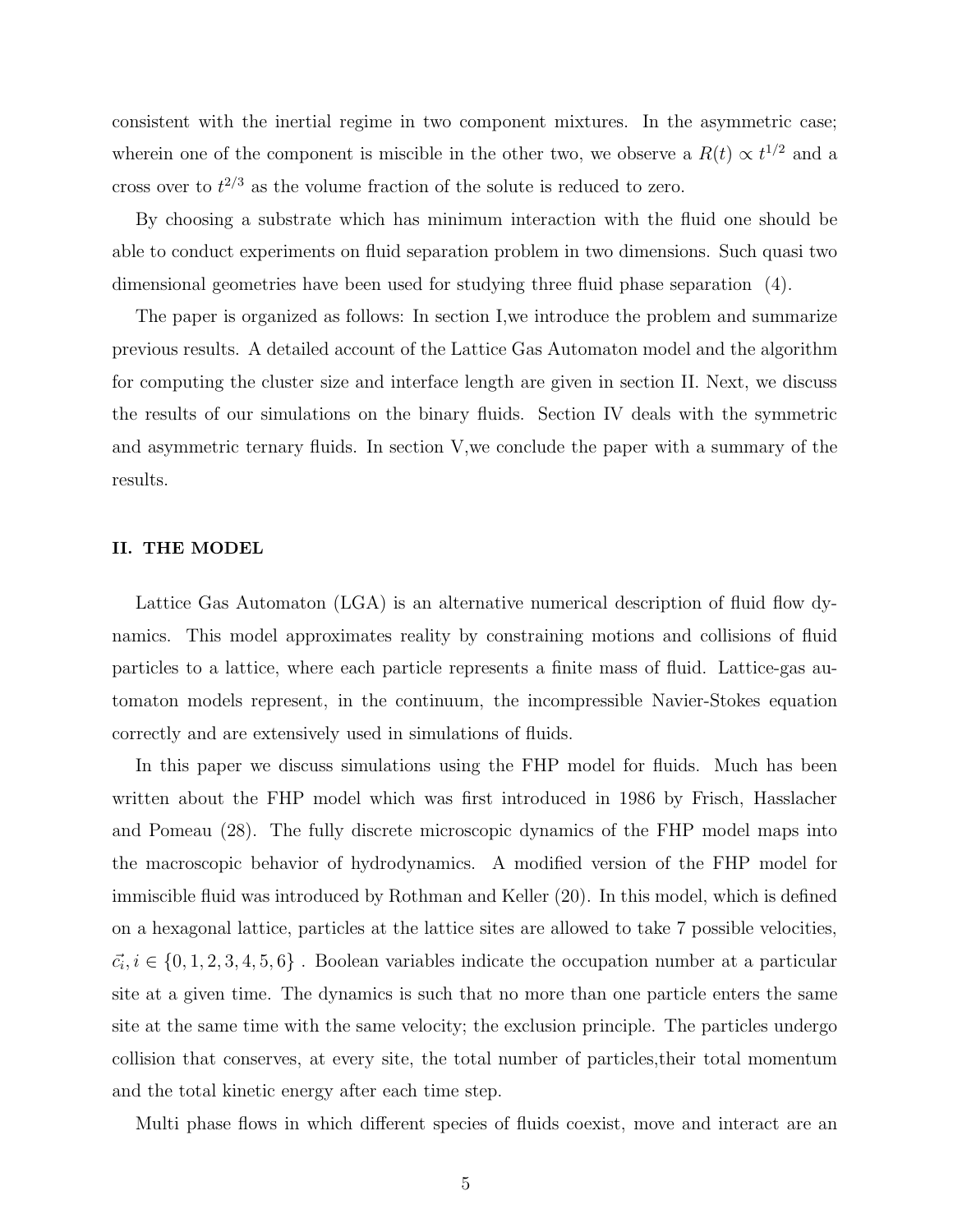

Fig. 1 The state of a lattice point is given by the vectors  $\vec{\phi} = \{1, 0, 1, 0, 0, 1, 0\}$ ,  $\vec{q_1} = \{0, 0, 1, 0, 0, 0, 0\}, \ \vec{q_{-1}} = \{1, 0, 0, 0, 0, 0\} \text{ and } \vec{q_0} = \{0, 0, 0, 0, 0, 1, 0\}$ 

important domain of application of the lattice gas approach. Models for miscible, immiscible and reactive flows have been proposed. Interaction between the species are the key ingredient of multi-phase flows and depending on the nature of the physical processes, different interactions will be considered.

The Lattice gas approach has the important advantage that the interface between the different fluids appear naturally as a consequence of the way the fluids are modeled in terms of particles. In this paper, we represent the different phases by assigning the particles a "color". Now the state of any vertex at  $\vec{r}$  is specified by a total density vector  $\phi(\vec{r})$  and the color vectors  $\vec{q}_i(\vec{r})$  with Boolean variables  $\phi_j$  and  $q_{ij}$  as the components of this vector. In the case of ternary mixtures,  $i$  can take 3 values  $+1$ ,  $-1$  and  $0$ . This is illustrated clearly in figure 1. We define the average density as the ratio of total number of particles to the maximum number of particles possible. This is given by  $d = \sum_{i=0,j=1}^{i=6, j=N} \phi_i(r_j)/(7N)$ , where N is the total number of sites in the lattice.

Drawing analogies from electrodynamics, we define a "color flux" and "color field" at every lattice point for each type of particles. In the case of ternary mixture the color flux at a lattice site is given by

$$
\vec{Q_1}(\vec{r}) = \sum_{j=0}^{j=5} \vec{c_j} q_{1j},\tag{4}
$$

$$
\vec{Q}_{-1}(\vec{r}) = \sum_{j=0}^{j=5} \vec{c}_j q_{-1j},\tag{5}
$$

$$
\vec{Q_0}(\vec{r}) = \sum_{j=0}^{j=5} \vec{c_j} q_{0j}.
$$
\n(6)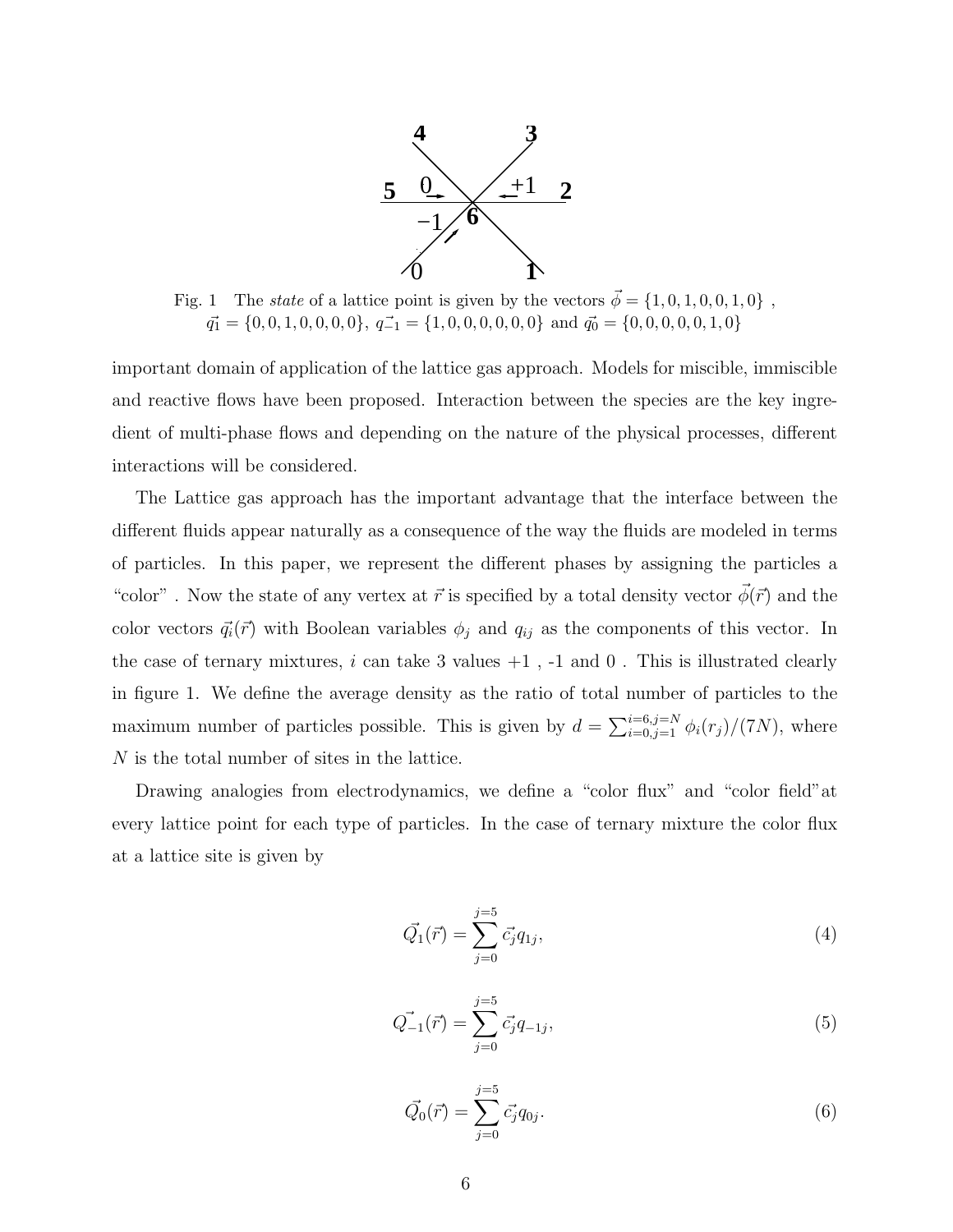And the local color gradients or fields are defined to be

$$
\vec{f}_1(r) = \sum_{j=0}^{j=5} \vec{c}_j \sum_{k=0}^{k=6} q_{1k}(\vec{r} + c_j)
$$
\n(7)

$$
\vec{f}_{-1}(r) = \sum_{j=0}^{j=5} \vec{c}_j \sum_{k=0}^{k=6} q_{-1k}(\vec{r} + c_j)
$$
\n(8)

$$
\vec{f}_0(r) = \sum_{j=0}^{j=5} \vec{c}_j \sum_{k=0}^{k=6} q_{0k}(\vec{r} + c_j)
$$
\n(9)

Following the Gunstensen and Rothman (GR model), we write the work done by the flux against the field to be:

$$
W = -(\sigma_1 \vec{f}_1(r).\vec{Q}_1(r) + \sigma_{-1} \vec{f}_{-1}(r).\vec{Q}_{-1}(r) + \sigma_0 \vec{f}_0(r).\vec{Q}_0(r))
$$
\n(10)

where  $\sigma_i$  are the parameters which determine the surface tension between different phase boundaries. The three phases are labeled by  $i = \pm 1, 0$ .

The simulation proceeds in two steps, Collision and Translation. During the collision process, particles at a given lattice site can exchange their velocity and color. The collision rules are such that the work performed by the flux against the field is minimized , subject to the constraints of the exclusion principle as well as the principles of mass ,momentum and particle conservation. There can be a number of configurations which satisfy the above constraints, and in principle one should pick up that configuration which minimizes energy from this full set of possible configurations. In practice only a "limited" number of configurations are considered. In our simulations we take into account the following possibilities.

If a site has more than three particles or if their total momentum is non zero, then we pick up all possible pairs and an attempt is made to exchange their colors. The exchange is accepted only if it lowers the energy.

When 2 particles occupy the same site with opposite velocities there are two cases to consider. In one both the particles are of the same color. Then a rotation of the configuration by 0, 60 or 120 degrees is attempted as shown in figure 2. The other possibility is that the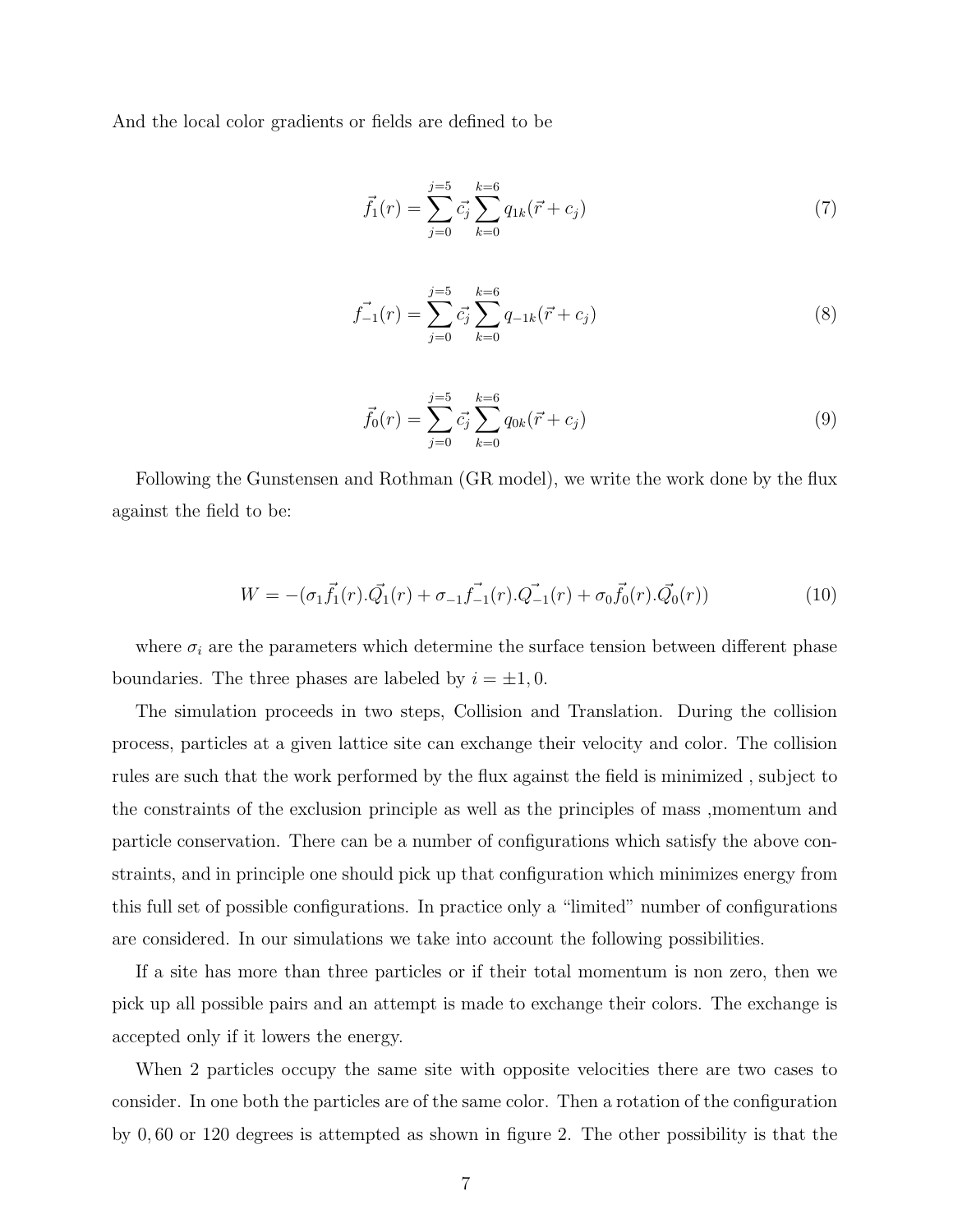

Fig. 2 Possible configurations in a two particle collision

two are of different colors. Then we need to check the possibilities for  $0, \pm 60, \pm 120$  and 180 degree rotation.

When three particles collide at an angle of 120 degrees there are three possibilities. When all the particles have the same color, they could just reverse their directions or retain their velocities. When the colors are not the same, similar to two particle collisions, the configuration could now be rotated by  $0, \pm 60, \pm 120$  and 180. In all the above cases the lowest energy configuration is chosen as the final state.

There is one special case of three particle collision in which two particles have opposite velocities and the third one is a zero velocity particle. In this case, apart from rotating the configuration an exchange of color between pairs is also attempted.

Next step in the simulation is the translation in which all particles are moved in the direction of their velocities. This collision and translation process completes one time step.

To understand the various competing terms in this model we first look at a two component fluid mixture and introduce the variables  $q_k = q_{1k} - q_{-1k}$ ,  $\phi_k = q_{1k} + q_{-1k}$ , in the direction k. The two components are now designated by  $q_k = \pm 1$ . Substituting these variables in the equations for  $\vec{f}_1, \vec{f}_{-1}$  and  $\vec{Q}_1, \vec{Q}_{-1}$ , we can obtain from equation 10 the work done to be

$$
W = -(\sigma_1 f_1 Q_1 + \sigma_{-1} f_{-1} Q_{-1})
$$
  
= 
$$
-(\sum_k c_k q_k \left( (\sigma_1 + \sigma_{-1}) \sum_i c_i \sum_l q_l (r + c_i) + (\sigma_1 - \sigma_{-1}) \sum_i c_i \sum_l \phi_l (r + c_i) \right)
$$
  
+ 
$$
\sum_k c_k \phi_k \left( (\sigma_1 + \sigma_{-1}) \sum_i c_i \sum_l \phi_l (r + c_i) - (\sigma_1 - \sigma_{-1}) \sum_i c_i \sum_l q_l (r + c_i) \right) (11)
$$

Momentum conservation implies that the last two terms in the above equation do not contribute to the dynamics. The first term decides the energy of the interface between the two phases. The second term favors movement of particles toward higher or lower densities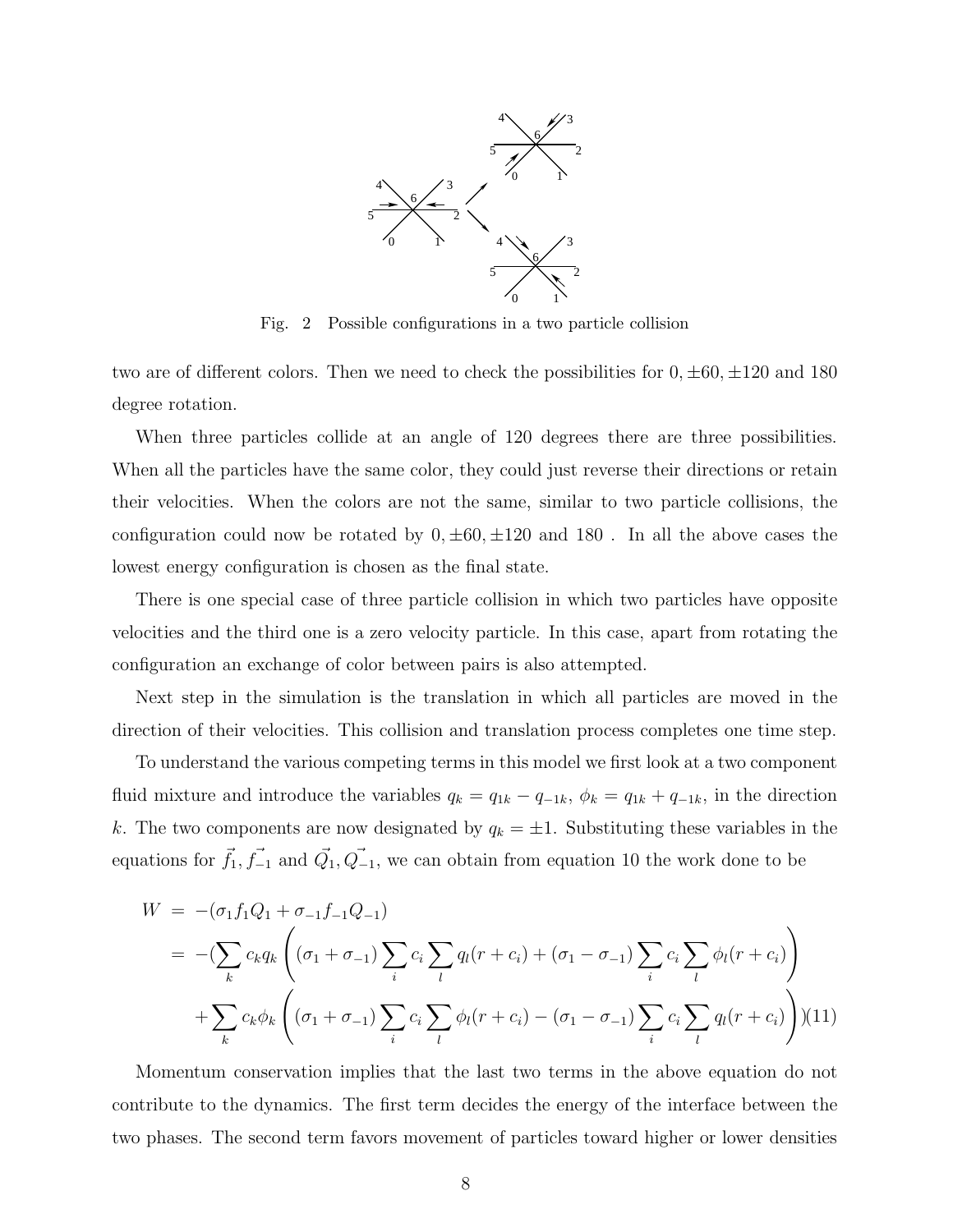depending on their color. For example when  $\sigma_1 - \sigma_{-1} > 0$  this terms imply higher diffusivity of particles with  $q = -1$ . Thus increasing  $|\sigma_1 - \sigma_{-1}|$  is like increasing the "temperature".

The earlier lattice gas model for two component fluids by Rothman and Keller (RK model) used  $\sigma_1 = \sigma_{-1} = \sigma$ . In this model the work done is given by

$$
W = -\sigma \vec{f} \cdot \vec{Q},\tag{12}
$$

where  $\vec{Q}(\vec{r}) = \sum_{j=0}^{j=5} \vec{c_j} q_j$  and  $\vec{f}(r) = \sum_{j=0}^{j=5} \vec{c_j} \sum_{k=0}^{k=6} q_k(\vec{r} + c_j)$ . We can then introduce thermal fluctuation by defining an inverse temperature like parameter  $\beta$  such that the new configuration at every time step is accepted with a probability proportional to  $\exp -\beta (W_{old} - W_{new})$  (22). Unless specified otherwise the results discussed in this paper are obtained using the GR model.

#### A. Correlation functions and domain distribution functions

We define the pair correlation functions

$$
C_{ij}^q(\vec{r},t) = \left\langle \sum_k q_{i,k}(\vec{x},t) \sum_k q_{j,k}(\vec{x} + \vec{r},t) \right\rangle - \left\langle \sum_k q_{i,k}(\vec{x}) \right\rangle \left\langle \sum_k q_{j,k}(\vec{x}) \right\rangle, \tag{13}
$$

$$
C_{ij}^{h}(\vec{r},t) = \langle h_{i}(\vec{x},t)h_{j}(\vec{x}+\vec{r},t)\rangle - \langle h_{i}(\vec{x})\rangle \langle h_{j}(\vec{x})\rangle, \qquad (14)
$$

Here the subscripts i, j represent the color of the particles with  $i, j = \pm 1, 0$ . Field values  $h_i$  determines the *phase* at every lattice points. A lattice point belongs to the  $i^{th}$  phase if  $h_i$ has a value higher than the other two. This means that most of the particles there belong to the  $i<sup>th</sup>$  color. We calculate the length  $R_{ij}(t)$  as the first zero of the correlation function  $C_{ij}^h$ .

For the immiscible case wherein all three phases have the same surface tension, to calculate the border length and cluster size of the domains of a particular phase, say A, we use the following algorithm.

All lattice sites are picked sequentially. If a particular site belongs to the phase A and is not assigned a cluster number we give it a new number. All the neighbors of this site are then checked. If the neighbor belongs to the phase A, three possibilities arise. In one, the site does not have an assigned cluster number. We will then give this neighbor the same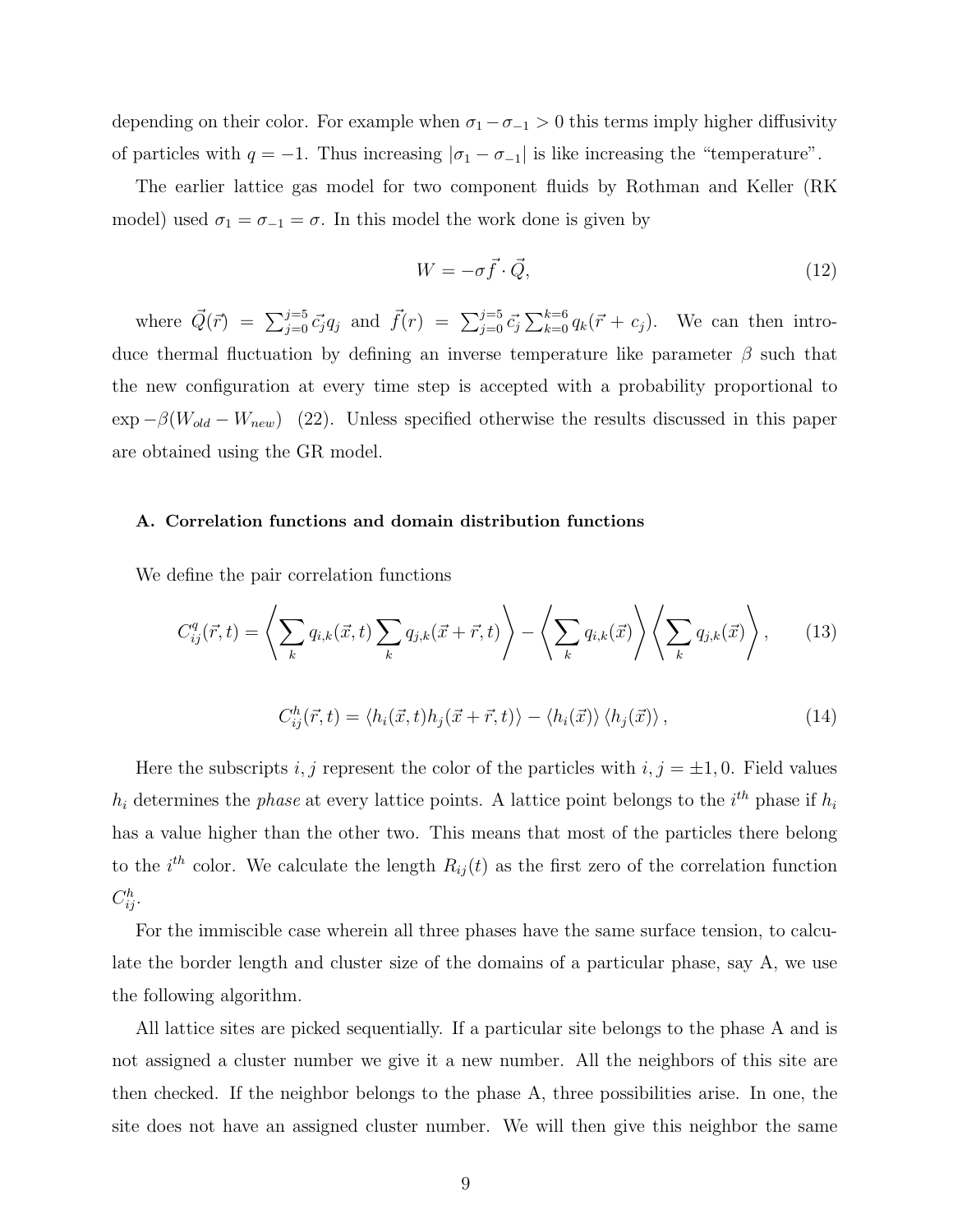

Fig. 3 (top) Rules for determining the border. Square represent C phase, Open circles represent B phase and the hashed circles represent A phase. The dark squares and circles are the border sites between the A-C phase and the B-C phase. (bottom) Snap shot from the simulation of ternary fluid with one component miscible in the other two. The dark regions are the border between th A-C (white) and B-C (gray) domains.

cluster number as the present site. In the second case, the neighbor has a number which is the same as the site . Here we do not have to do anything more. In the third case the neighbor has a number which is different from that of the present site. That is, the neighbor belongs to a different cluster. In that case, the clusters are merged by assigning smaller of the two numbers to all sites in the two clusters. A lattice site which belong to a particular phase is a border site if one of its neighbors is of a different phase.

In the case, wherein one of the phases is equally miscible in the other two; for example let us consider C miscible in A and B, we have two phases, the A-C phase and the B-C phase, see figure 3. To label the domains we then follow the same procedure as before. Any site belongs to the A-C phase if it is an A site or a C site whose neighbors are all A or C. For example region c in figure 3 belongs to the A-C phase. The border of the A-C domain could be a A or C site. If it is an A site, it should have at least one B neighbor (region d in figure 3) or a C neighbor with the next nearest neighbor as B (region a in figure 3). If the border site belongs to the C phase then it should either have a neighbor which is a B site (region b in figure 3) or a C neighbor with the next nearest neighbor as B (region a in figure 3).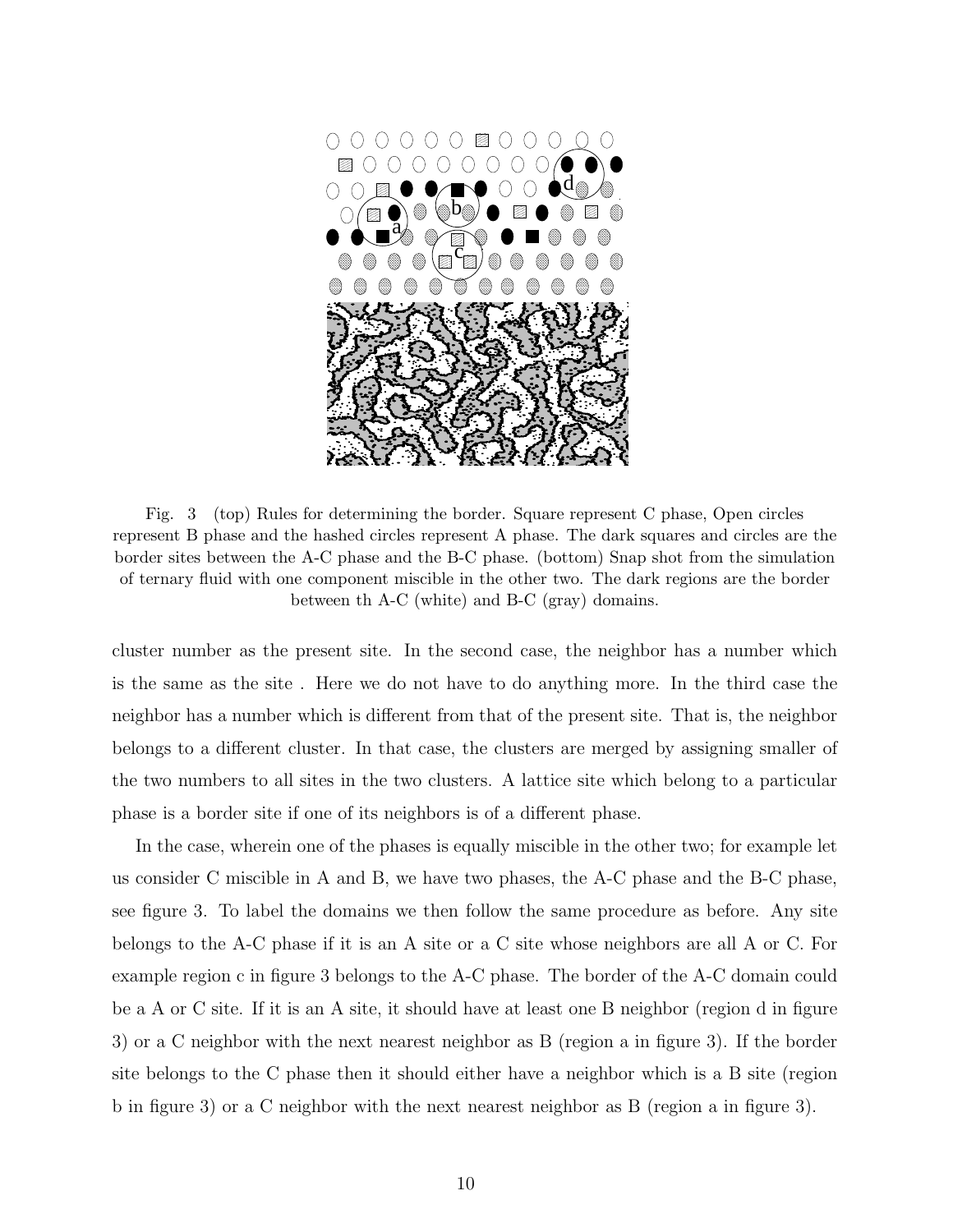

Fig. 4 The first zero of the correlation function R (open circles) and the total border length  $\mathcal L$ (filled squares) for a binary fluid, with  $\sigma_1 = \sigma_{-1} = 1$ , as a function of time. The average density of the fluids is  $d = 0.55$ . The curves are shifted to make the comparison easy. Continuous lines with slope  $2/3$  and  $1/3$  are given as guide to the eye

In the simulations, to prepare the initial configuration a particle is placed at a randomly chosen site. The velocity of the particle is chosen randomly from the seven possible directions such that the total momentum summed over all particles is zero. The color of the particle is again assigned randomly depending on the volume fraction of each component. Once the initial configuration is prepared the ensuing dynamics conserved the total number of particles, the net momentum, the total kinetic energy and the volume fraction of each components.

Simulations are performed on a triangular lattice with 360000 lattice points with periodic bondary conditions. The results are averaged over 10 initial configurations. The dynamic exponents are obtained by a power law fit over one decade in time.

# III. TWO COMPONENT FLUIDS

In this section we reexamine the well studied case of binary fluid coarsening following a critical quench. The fluids are labeled by  $i = \pm 1$ . Let us first look at the case  $\sigma_1 = \sigma_{-1} = 1$ . The time dependence of average domain size  $R(t)$  which scales the same way as  $R_{ij}$  is shown in figure 4. At early time we see Lifshitz-Slyozov-Wagner(LSW)  $t^{1/3}$  (8) growth. At late times the growth of domains is controlled by the inertial hydrodynamics and we have the well known  $t^{2/3}$  growth law (8).

To check for scaling we compare the length R given by the first zero of the correlation function with the total border length  $\mathcal{L}(t)$ . As can be seen from figure 4, at late time, in the inertial hydrodynamic regime, the length  $\mathcal L$  also exhibits power law dependence with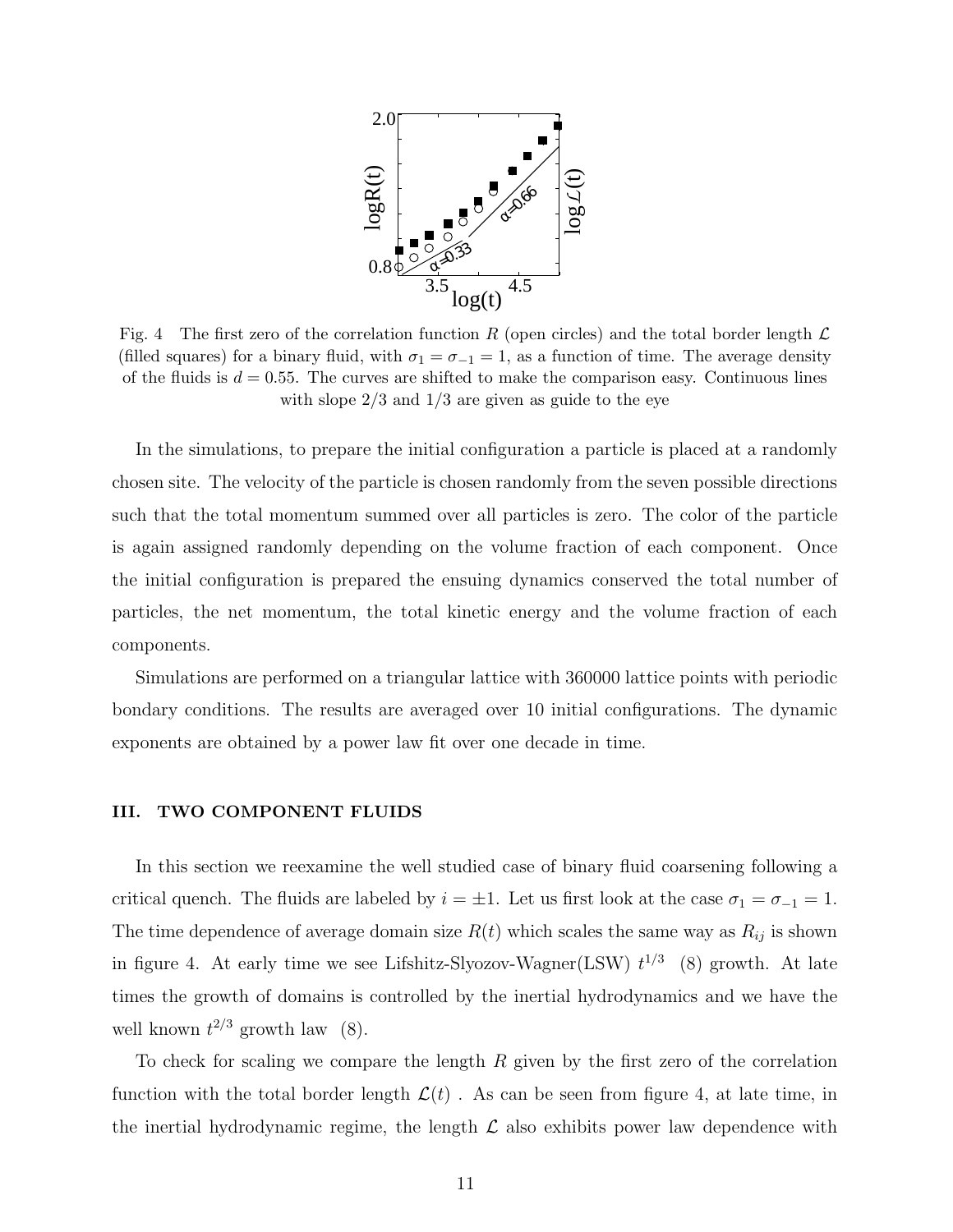

Fig. 5 Dynamic exponents of  $\alpha_R$  and  $\alpha_L$  as a function of  $\sigma_{-1}$  for  $\sigma_1 = 1$ . The open circles represent  $\alpha_{\mathcal{L}}$  and the dark squares represent  $\alpha_R$ 



Fig. 6 Time evolution of binary mixture for d=0.55,  $\sigma_1 = 1.0$ ,  $\sigma_{-1} = -0.4$ . The snap shots are taken at (a)t = 25118 and (b)t = 39810.

a dynamic exponent 2/3. This agrees with earlier studies on binary fluid phase separation which predict scaling to hold in the inertial regime  $(17; 18)$ .

We now investigate the more general case of  $\sigma_1 \neq \sigma_{-1}$  with  $\sigma_{-1} < \sigma_1$ . The dynamic exponents  $\alpha_R$  and  $\alpha_{\mathcal{L}}$  characterising the time dependence of  $R$  and  $\mathcal L$  seem to vary differently with  $\sigma_1 - \sigma_{-1}$  This is depicted in figure 5. This results imply break down of scaling . The absence of scaling is clearly manifested in the snap shots given in figure 6, the coarsening process is through the breaking and joining of domains. Since the length  $R(t)$  is decided by the big clusters it has a dynamical exponent characteristic of coalescence. On the other hand the total border length  $\mathcal{L}(t)$  has significant contribution from the small clusters which coarsen through evaporation condensation resulting in an exponent 1/3.



Fig. 7 Time evolution of binary mixture in the RK model for d=0.55,  $\sigma = 1.0, \beta = 0.03$ . The snap shots are taken at  $(a)t = 25118$  and  $(b)t = 39810$ .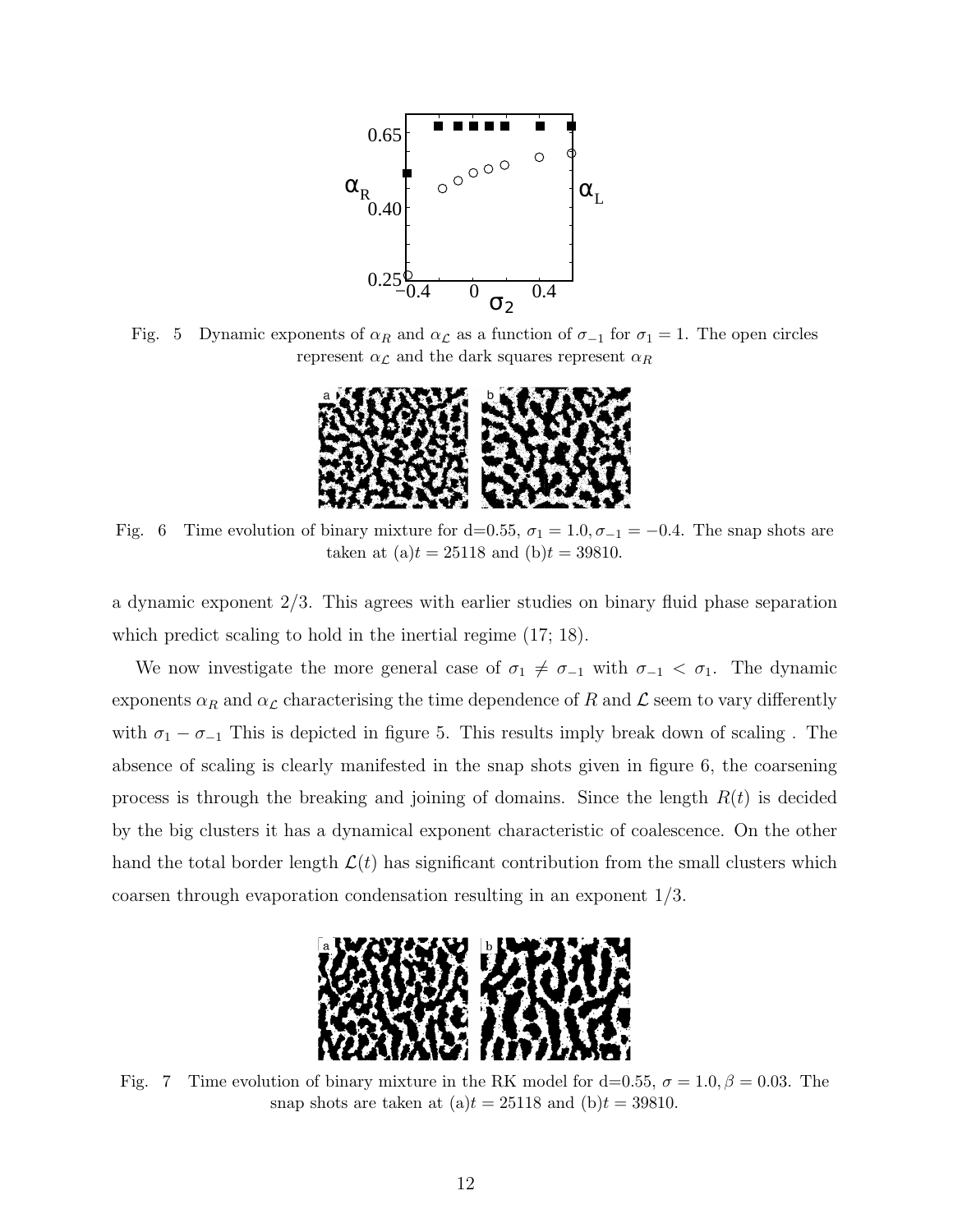

Fig. 8 Dynamic exponents of  $\alpha_R$  and  $\alpha_L$  as a function of  $\beta$  for  $\sigma = 1$  in the RK model. The open circles represent  $\alpha_{\mathcal{L}}$  and the dark squares represent  $\alpha_R$ 

Similar change in the dynamical exponents of  $R$  was observed as a function of the inverse temperature like parameter  $\beta$  in the RK model (22). For low  $\beta$  values the coarsening mechanism very similar to that operating in the case of  $\sigma_1 \neq \sigma_{-1}$ in the GR model. This is shown in figure 7. The time dependence of R and  $\mathcal L$  shown in figure 8 confirms absence of scaling. These exponents indicate the presence of more that one coarsening mechanism operating at the late time regime.

In the case of two fluid mixtures with unequal volume fraction we see the initial LSW regime crossing over to the  $\alpha = 1/2$  regime controlled by the droplet coalescence mechanism. The first zero of the correlation function R and the total border length  $\mathcal L$  in this regime seems to indicate existence of simple scaling (18).

### IV. THREE COMPONENT FLUIDS

In this section, we look at two separate cases of phase separating three component fluids.In one, we consider a symmetric ternary mixture with all the components having equal volume fraction and with the parameters  $\sigma_i$  in equation-10 set to  $\sigma_1 = \sigma_{-1} = \sigma_0$ . This amounts to having the same surface tension for the  $A - B$ ,  $B - C$  and  $A - C$  interfaces. The other case of interest is the *asymmetric mixture*, where we choose the parameters to be  $\sigma_1 = \sigma_{-1}$  and  $\sigma_0 < 2(\sigma_1 + \sigma_{-1})$ . This choice of parameters ensures that one of the components (solute) is equally soluble in the other two. We will now discuss these two cases in detail.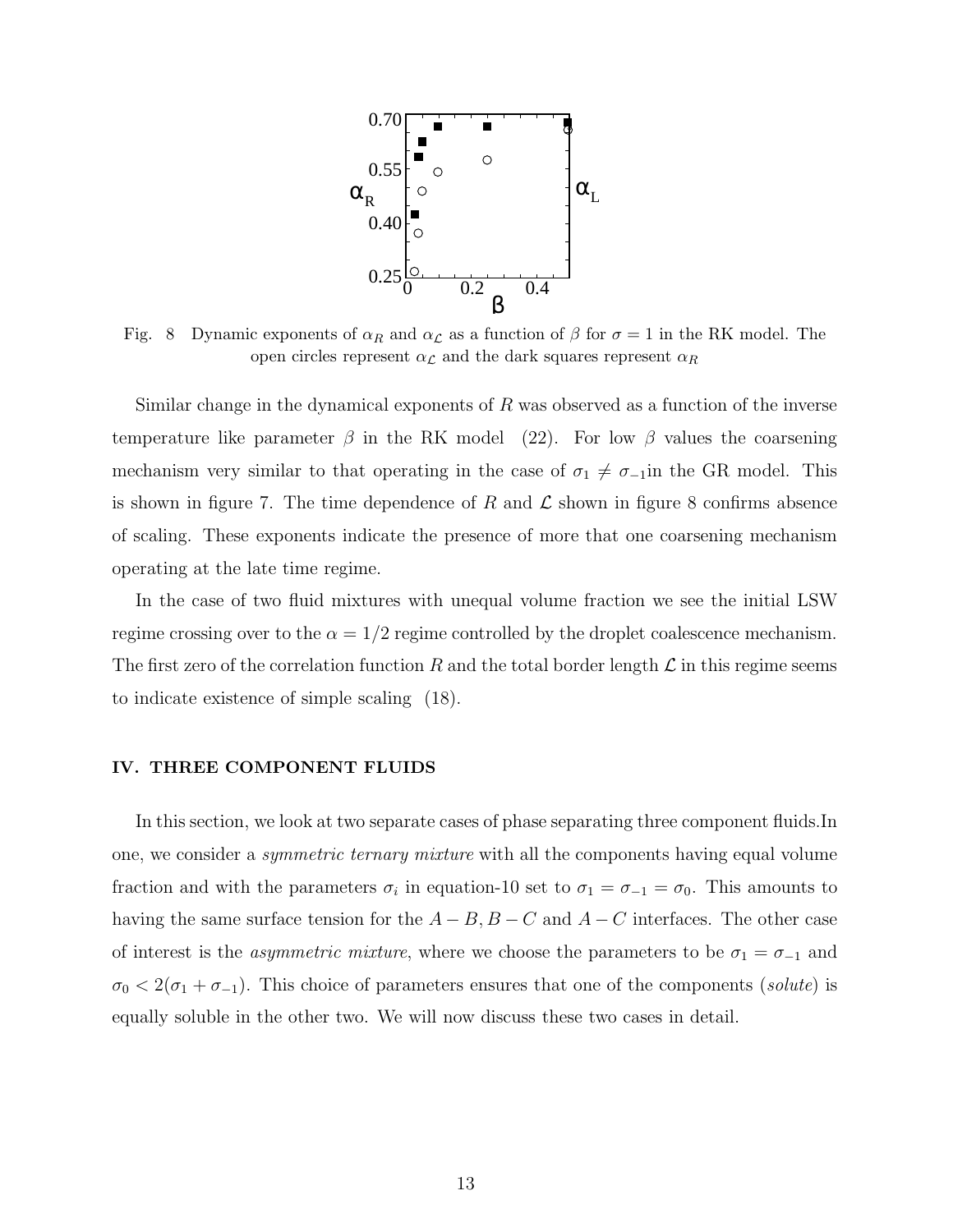

Fig. 9 Time evolution of three fluid mixture for d=0.5,  $\sigma_1 = \sigma_{-1} = \sigma_0 = 1$ . The snap shots are taken at (a)t = 10000,(b)t = 39810,(c)t = 100000.



Fig. 10 Correlation length as a function of time in the immiscible three component case for densities are 0.45,0.5 and 0.55.  $\alpha = .5$  line is given as a guide to the eye.

#### 1. Symmetric case

Starting from the mixed state, the symmetric ternary mixture, when quenched below the transition temperature, evolves to form droplets of individual components. Snap shots from the simulation, shown in figure 9, clearly establish the existance of sharp interfaces between the components. The first zero of correlation function R and the interface length  $\mathcal L$  are plotted in figure 10 as a function of time.

Initial regime corresponds to the formation of droplets. In figure-10 we see a region with  $R(t) \sim t^{1/2}$ , where this droplets coalesce to form bigger domains. If the late time growth is due to the coalescence by droplet diffusion, as it is believed to be, then the following simple argument shows that the exponent should be 1/2.

If R is the typical radius of a droplet, we have the droplet number density  $n \sim v/R^2$ , where  $v$  is the volume fraction of the components in two dimensions. The time for a droplet to diffuse a distance of order of its radius is  $t_R = R^2/D$  , where  $D$  is the diffusion coefficient. The area swept out by the drop in time t (for  $t > t_R$ ) is of the order  $R^2 t/t_R \sim Dt$ . If  $t_c$ is the coalescence time, the expected number of drops in an area  $Dt<sub>c</sub>$  is of the order unity,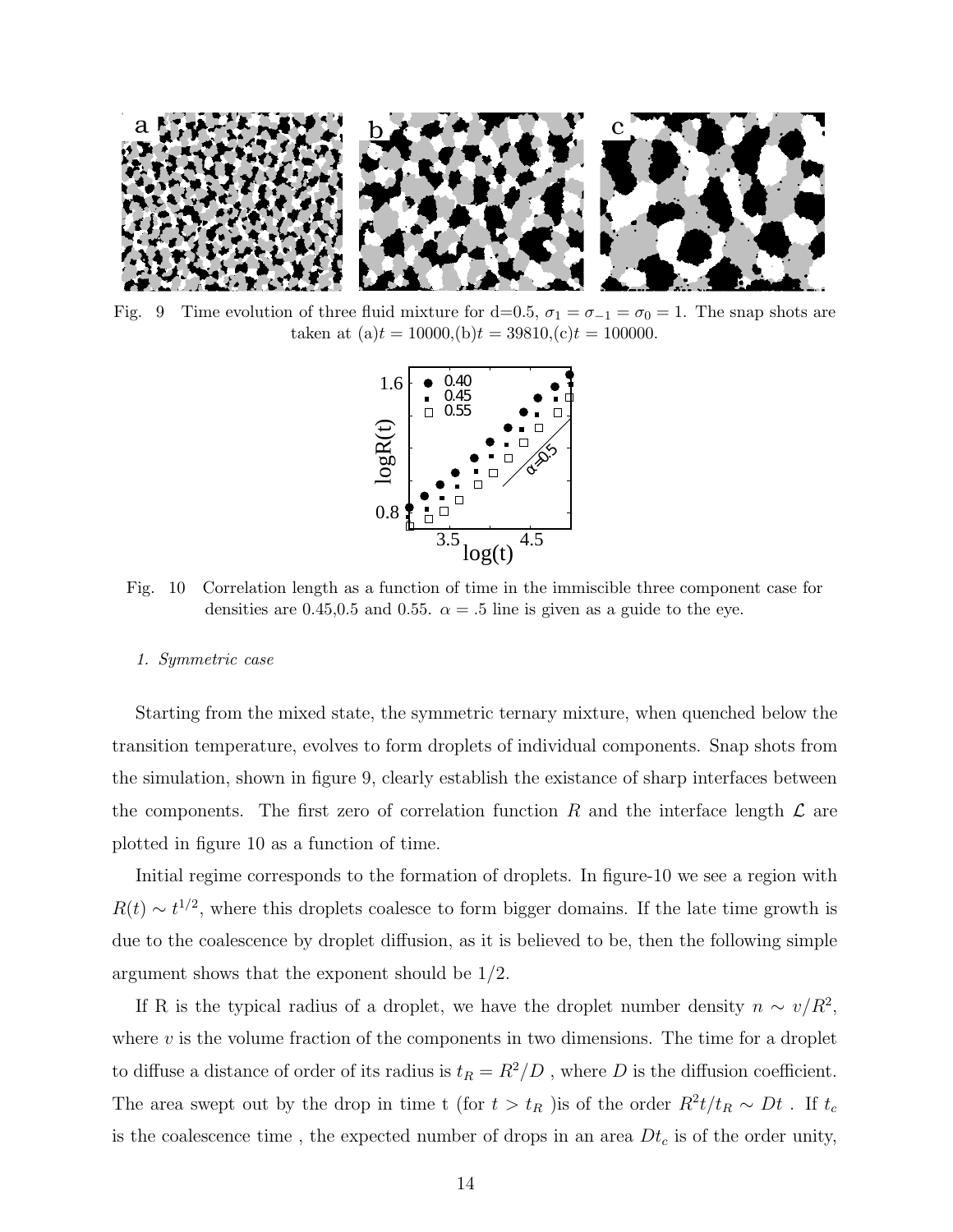

Fig. 11 The first zero of the correlation function R(open circles) and the total border length  $\mathcal L$ (filled squares) for a symmetric ternary fluid with  $\sigma_1 = \sigma_{-1} = \sigma_0$  as a function of time. Average density of the fluids is  $d=0.55$ . Continuous lines with slopes  $1/3$  and  $1/2$  are given as guide to the eye

which means  $nDt_c = 1$ . Since in two dimensions, the diffusion coefficient,  $D \sim k_BT/\eta$ , does not have any dependence on the droplet size,

$$
tc \sim \frac{R^2}{vD} \sim \frac{\eta R^2}{vk_BT}.
$$
\n(15)

This implies that R grows with time as  $R \sim \left(\frac{vk_BTt}{n}\right)$  $\frac{1}{g}T^{t})^{1/2}$  (9).

Another mechanism for droplet coalescence is interfacial diffusion. At non zero temperatures the domains fluctuate from their circular shape. The area explored by the domain in time t goes as  $D_b t$ , where  $D_b$  is the diffusion coefficient for the interface. The coalescence time  $t_c$  is then given by

$$
t_c \sim \frac{R_0^2}{D_b},\tag{16}
$$

here the length  $R_0$  is such that  $\pi R_0^2 =$  area of the droplet. Since the interface diffusion coefficient is not a function of  $R_0$ , we get  $L(t) \sim t^{1/2}$ . Thus both the droplet diffusion and interfacial diffusion could give the same dynamical exponent.

To explore the possibility of the second mechanism we studied the stability of a drop to fluctuations from the circular shape. As shown in the appendix, in two dimensions, surface fluctuations die out exponentially, both in the case of a drop and a strip (11) of one fluid in another. This implies that in the  $\alpha = 1/2$  regime, the dominant mechanism for coarsening is the droplet coalescence by diffusion.

.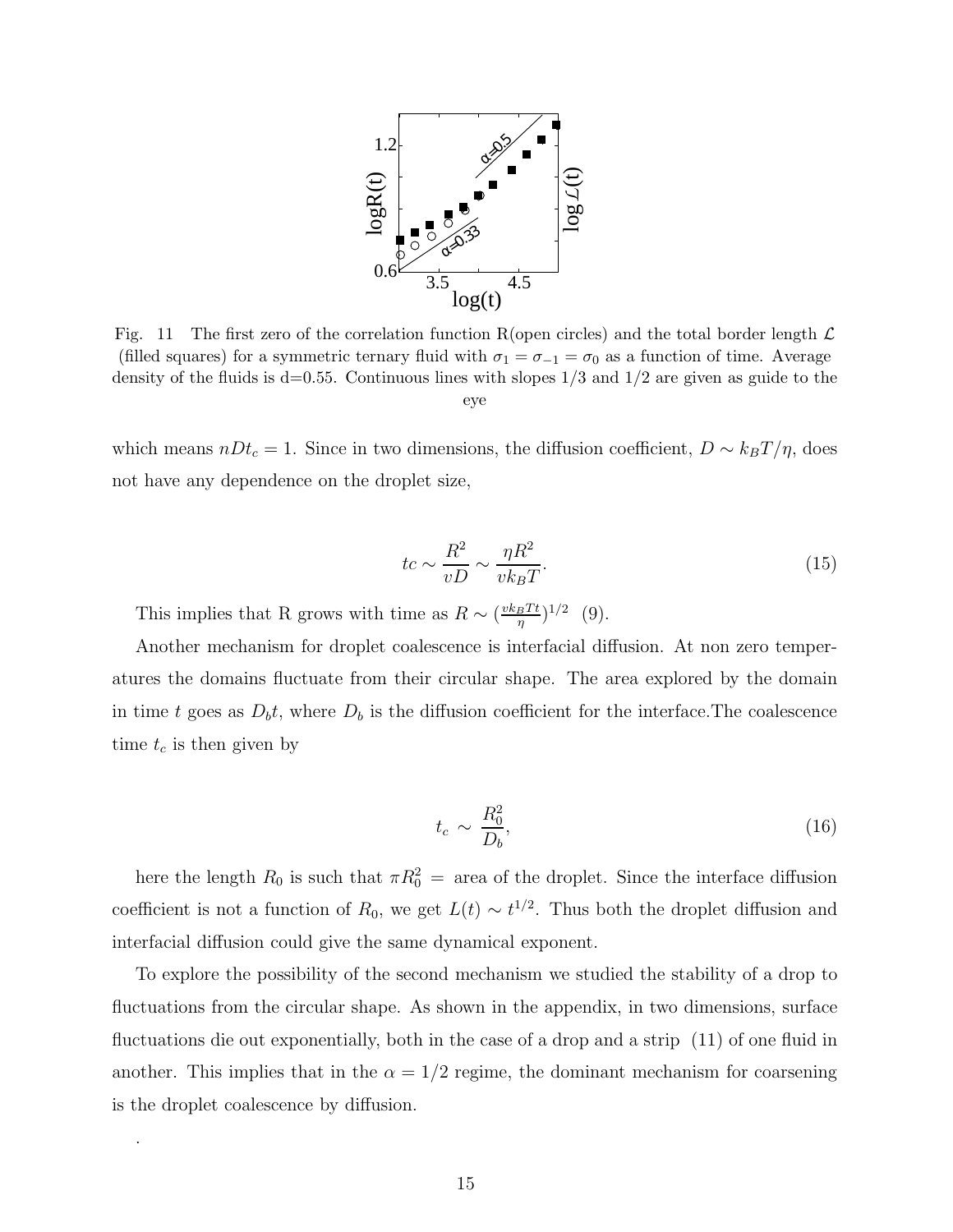

Fig. 12 Time evolution of three fluid mixture for  $d=0.55$ . (a) and (b) are the snap shots from the asymmetric ternary mixture phase separation at  $t = 25118$  and  $t = 39810$  with  $\sigma_1 = \sigma_{-1} = 1$ and  $\sigma_0 = -1.5$ . Note the breaking and reorganization of the domains with time. A-C region is shown in black and B-C region in white. For comparison we show snap shots (c) and (d) from the phase separation of a binary mixture having the same density at the same time steps with  $\sigma_1 = \sigma_{-1} = 1.$ 

Droplet coalescence is the only mechanism operating here is further confirmed by the existence of scaling. In figure 11 we compare the time dependence of the total border length  $\mathcal{L}_A$  of the domains of component A with that of the first zero of the correlation function  $R_{11}(t)$ . We observe the same time dependence for both the lengths indicating scaling in the late time regime.

#### 2. Asymmetric case

In this section, we discuss a ternary mixture with one of the components equally soluble in the other two. For this we choose  $\sigma_1 = \sigma_{-1}$  and  $\sigma_0 < -(\sigma_1 + \sigma_{-1})$  such that the component  $C(i = 0)$  is the solute. The components A and B are mutually immiscible. We choose A and B to have the same volume fraction. We now have A-C and B-C mixtures phase separating similar to the binary fluid under critical quench.

As shown in figure 12, the starting mixed phase separates into percolating domains of A-C and B-C phases. Though the early time behavior is similar to the two component fluid with  $\sigma_1 = \sigma_{-1}$ , the late time growth is analogous to the situation where  $\sigma_1 \neq \sigma_{-1}$ discussed in section III. The snap shots do not exhibit self-similarity, domains split up and combine during coarsening. In this regime, the first zero of the correlation function exhibits a dynamic exponent  $\alpha = 1/2$ . We would like to point out that for the same density, the two component fluid with  $\sigma_1 = \sigma_{-1}$  exhibits a late time exponent  $\alpha = 2/3$  and does not show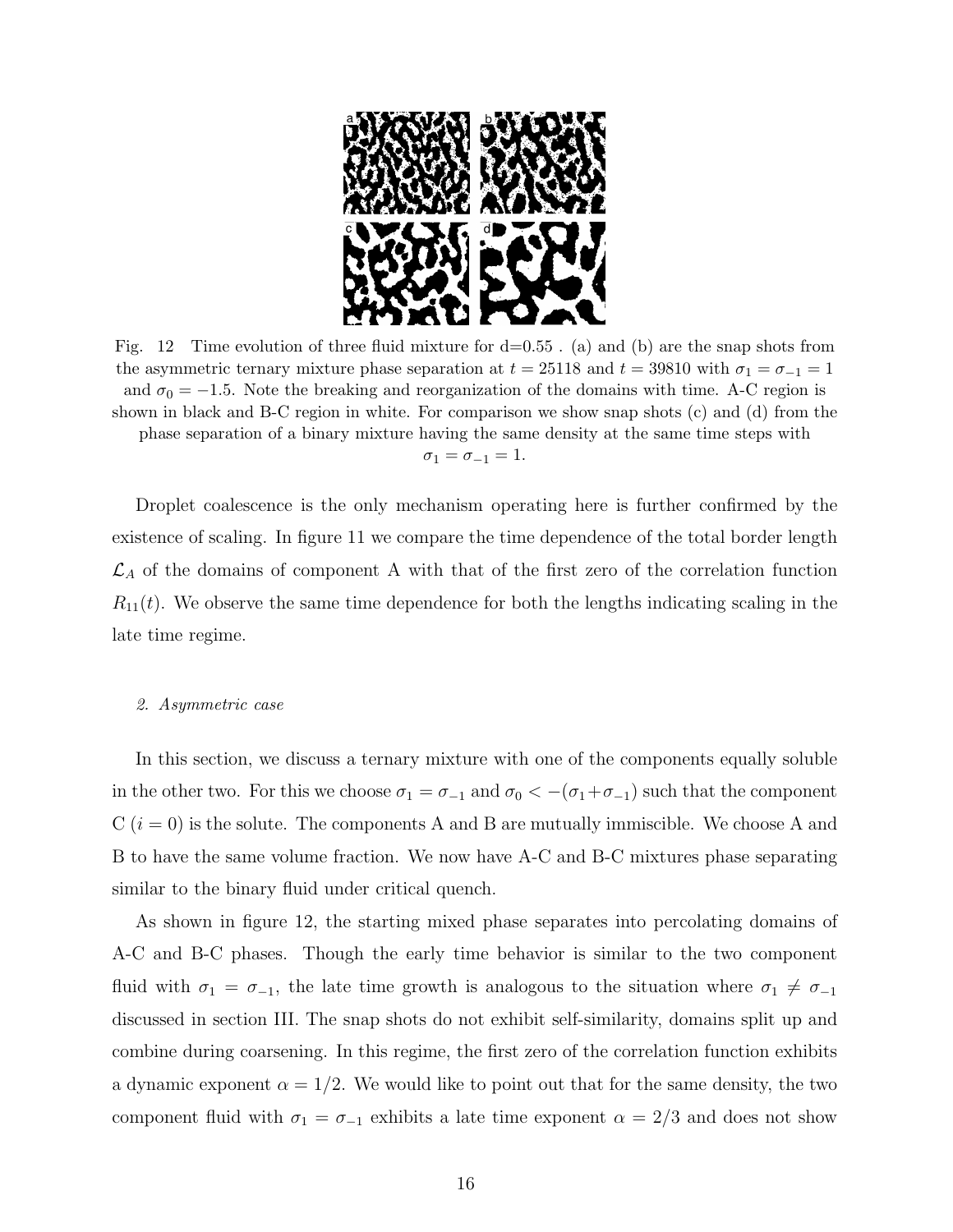

Fig. 13 The first zero of the correlation function (open circles) and the total border length (filled squares) in three component asymmetric fluids. Continuous lines with slopes 0.33 and 0.5 are given as reference

any evidence of  $\alpha = 1/2$  regime. Thus the third component act to reduce the interfacial tension between the A rich and B rich phases leading to fluctuation induced breakup and reorganization of the domains. As the volume fraction of the component C is reduced, we observe a gradual change from the  $\alpha = 1/2$  to  $\alpha = 2/3$  regime.

In order to investigate the validity of the scaling hypothesis in this regime, we compare the length scales  $\mathcal{L}(t)$  and  $R(t)$ . This is depicted in figure 13. It is evident from the figure that these two length scales vary differently at late times.

# V. CONCLUSION

We have presented the dynamics of domain growth in binary and ternary immiscible fluids , using a two-dimensional hydrodynamic lattice gas model. Various dynamic regimes are investigated by altering parameters like volume fraction, the interaction strength of the individual components and a temperature variable.

We examine the validity of scaling in two component fluid coarsening by comparing the dynamic nature of the first zero of the correlation function and the total border length. While scaling holds in the droplet coalescence and the inertial hydrodynamic regimes, violation of scaling is observed in the fluctuation dominated regime.

In symmetric ternary mixtures, we show the existence of a coalescence dominated regime with a single length scale exhibiting a dynamical exponent  $\alpha = 1/2$ . In asymmetric ternary mixtures we use the concentration of the solute as a control parameter. We demonstrate that at higher solute concentrations, the coarsening is driven by fluctuations and scaling is violated.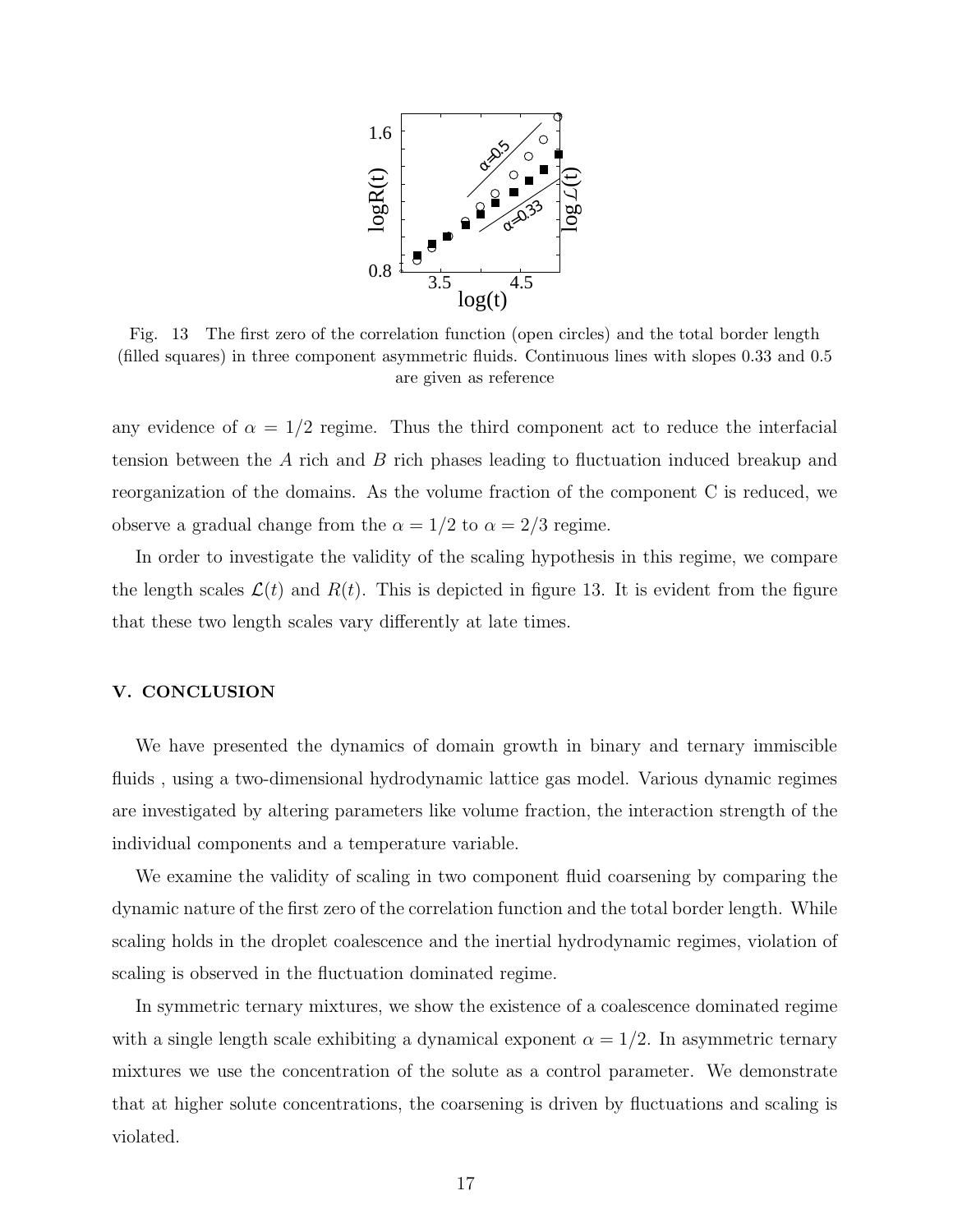# VI. APPENDIX

# A. Stability of the drop

In this appendix, we look at the stability of a drop with radius  $R$  against perturbations in its perimeter. We consider a drop of radius R with the fluid in the region  $r < R$  characterized by density  $\rho$ , and kinematic viscosity  $\nu = \frac{\eta}{\rho}$  $\frac{\eta}{\rho}$  surrounded by another fluid with density  $\rho'$ and kinematic viscosity  $\nu'$ . For an incompressible and vorticity free fluid we can define the velocity component using a streaming potential  $\psi$  ss  $v_r = \frac{1}{r}$ r  $\frac{\partial \psi}{\partial \phi}$   $v_{\phi} = -\frac{\partial \psi}{\partial r}$ ∂r

Navier-Stokes equation then reduces to

$$
(\partial_t - \nu \nabla^2) \nabla^2 \psi(r, \phi, t) = 0 \tag{17}
$$

We look for solutions of the form,  $\psi(r, \phi, t) = \psi_1(r, \phi, t) + \psi_2(r, \phi, t)$  such that

$$
\nabla^2 \psi_1 = 0. \tag{18}
$$

$$
(\partial_t - \nu \nabla^2) \nabla^2 \psi_2(r, \phi, t) = 0. \tag{19}
$$

The general solutions of these equations in cylindrical polar coordinates is

$$
\psi_1(r,\phi,t) = (a_m r^m + \frac{b_m}{r^m})e^{im\phi}e^{\omega t}.
$$
\n(20)

$$
\psi_2(r,\phi,t) = (\alpha_m I_m(kr) + \beta_m K_m(kr))e^{im\phi}e^{\omega t}.
$$
\n(21)

Where  $k = (\omega/\nu)^{1/2}$  and  $I_m(kr)$  and  $K_m(kr)$  are spherical Bessel functions.

The coefficients  $a_m, b_m, \alpha_m$  and  $\beta_m$  are obtained from the four equations; the continuity of  $v_r$  at  $r = R$ , continuity of  $v_\phi$  at  $r = R$ , continuity of tangential stress  $\sigma_{r\phi}$  at  $r = R$  and the relation between normal stresses

$$
\sigma_{rr}|_{r=R^{-}} + p^{-} = \sigma_{rr}|_{r=R^{+}} + p^{+} + p_{\sigma}.
$$
\n(22)

For the pressure p we write  $P = p(r)e^{im\phi}e^{\omega t}$ . The pressure due to surface tension is obtained from the Young Laplace formula

$$
P_{\sigma} = \frac{\sigma i m^3}{R_0^3 \omega} \psi_{r < R}.\tag{23}
$$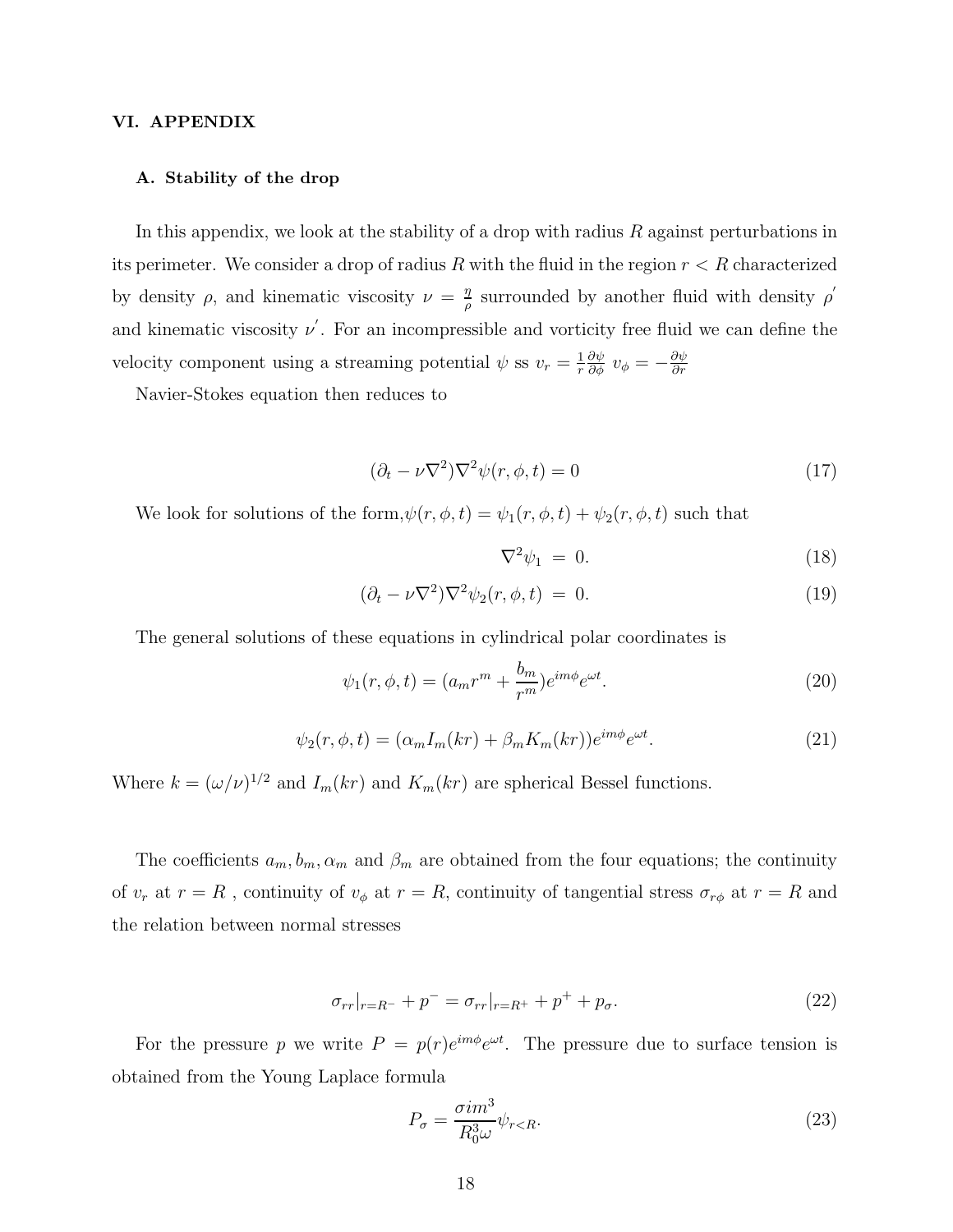These equations can be written in a matrix form,

$$
\begin{bmatrix}\nR^m & -1/R^m & I_m & -K_m \\
R^{m-1} & 1/R^{m+1} & -I_m/R + \frac{k}{m}I_{m-1} & -K_m/R + \frac{k}{m}K_{m-1} \\
-2(m^2 + m)R^{m-2} & \frac{2(m^2 + m)}{R^{m+2}} & A_{33} & A_{34} \\
A_{41} & A_{42} & A_{43} & A_{44}\n\end{bmatrix}\n\begin{bmatrix}\na_m \\
b_m \\
\alpha_m \\
\beta_m\n\end{bmatrix} = 0 \quad (24)
$$

where,

.

$$
A_{33} = -\left(\frac{k^2}{2} + \frac{2m}{R^2} + \frac{m^2}{R^2}\right)I_m + \frac{mk}{2R}I_{m+1} + \left(\frac{mk}{2R} + \frac{k}{R}\right)I_{m-1} - k^2I_{m-2}
$$
\n
$$
A_{34} = \left(\frac{k^2}{2} + \frac{2m}{R^2} + \frac{m^2}{R^2}\right)K_m + \frac{mk}{2R}K_{m+1} + \left(\frac{mk}{2R} + \frac{k}{R}\right)K_{m-1} + k^2K_{m-2}
$$
\n
$$
A_{41} = \nu(2m^2 + k^2R^2 - 1 + \frac{\sigma m^3}{R\omega\eta})R^{m-2}
$$
\n
$$
A_{42} = \frac{\nu(2m^2 + k^2R^2 - 1)}{R^{(m+2)}}
$$
\n
$$
A_{43} = \nu\left(\left(\frac{2m^2}{R^2} - \frac{4m}{R^2} + \frac{1}{R^2} + \frac{\sigma m^3}{R^3\omega\eta}\right)I_m - \frac{k}{mR}(1 - 2m)I_{m-1} + \frac{2k}{R}(m - 1)I_{m-1}\right)
$$
\n
$$
A_{44} = \nu\left(\left(-\frac{2m^2}{R^2} + \frac{4m}{R^2} - \frac{1}{R^2}\right)K_m - \frac{k}{mR}(1 - 2m)K_{m-1} + \frac{2k}{R}(m - 1)K_{m+1}\right)
$$

In the limit of large viscosity, we can neglect all terms of order  $\sqrt{\omega/\eta}$ . The condition for non trivial solutions in this limit leads to a relation between  $\omega$  and  $m$ ;

$$
\omega = \frac{m^3 \sigma}{(1 - 4m^2) R \eta}.\tag{26}
$$

Since the right hand side of this equation is always negative, we come to the conclusion that in the limit of high viscosity there are no unstable modes. In the more general case, the condition for non trivial solutions leads to a transcendental equation for  $\omega$  and m. A numerical analysis on this equation does not yield any unstable solutions.

# References

- [1] Wong N C and Knobler C M 1981 Phys. Rev. A,24, 3205
- [2] Chou Y C and Goldburg W I 1981 Phys. Rev. A,23, 858